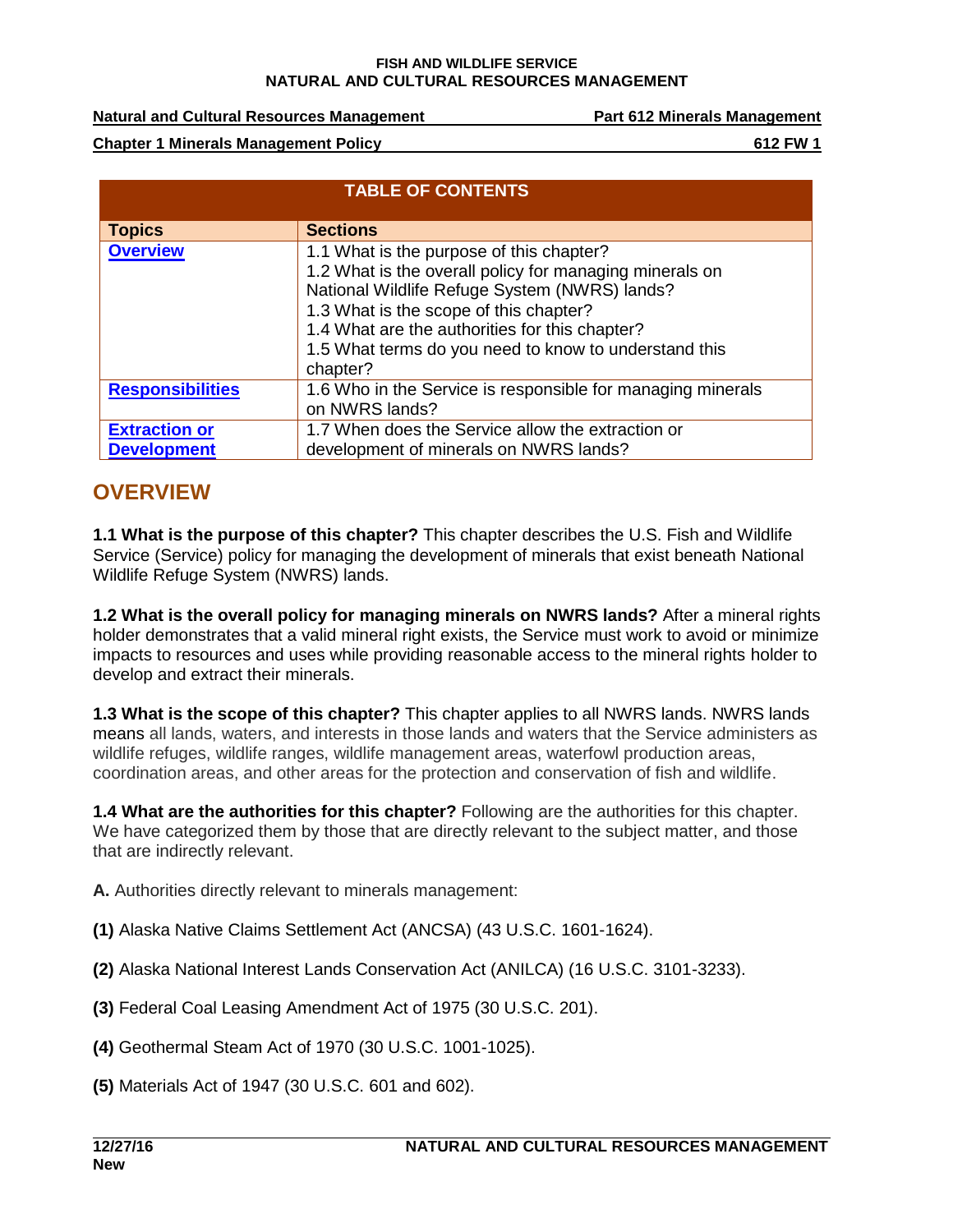| <b>Natural and Cultural Resources Management</b>         | <b>Part 612 Minerals Management</b> |  |
|----------------------------------------------------------|-------------------------------------|--|
| <b>Chapter 1 Minerals Management Policy</b>              | 612 FW 1                            |  |
| (6) Mineral Leasing Act of 1920 (30 U.S.C. 181 et seq.). |                                     |  |

- **(7)** Mineral Leasing Act for Acquired Lands of 1947 (30 U.S.C. 351-360).
- **(8)** Mining Law of May 10, 1872 (30 U.S.C. 22).
- **(9)** Surface Mining Control and Reclamation Act of 1977 (30 U.S.C. 1201).
- **B.** Other authorities:
- **(1)** Archeological and Historic Preservation Act (16 U.S.C. 469–469c).
- **(2)** Endangered Species Act (ESA) (16 U.S.C. 1531-1543).
- **(3)** Federal Land Policy and Management Act (FLPMA) (43 U.S.C. 1701-1785).
- **(4)** Migratory Bird Conservation Act (16 U.S.C. 715-715r).
- **(5)** Migratory Bird Treaty Act of 1918 (16 U.S.C. 703-711).
- **(6)** National Environmental Policy Act of 1969, as amended (42 U.S.C. 4321–4347).

**(7)** National Wildlife Refuge System Administration Act of 1966, as amended by the National Wildlife Refuge System Improvement Act of 1997 (16 U.S.C. 668dd-668ee).

**(8)** Wilderness Act (16 U.S.C. 1131-1136).

### **1.5 What terms do you need to know to understand this chapter?**

**A. Minerals.** Following are descriptions of the types of minerals that may be found on NWRS lands**:**

**(1)** *Common Variety Mineral Materials.* Common variety mineral materials include sand, stone, gravel, limestone, pumice, pumicite, cinders, clay, and other mineral materials and petrified wood on our lands that may have value for use in trade, manufacture, the sciences, or in mechanical or ornamental arts.

**(2)** *Leasable Federal Minerals.* Leasable Federal minerals include deposits of oil, gas, coal, potassium, sodium, phosphate, oil shale, native asphalt, solid and semisolid bitumen, bituminous rock that includes oil-impregnated rock or sands from which oil is recoverable only by special treatment after the deposit is mined or quarried, and the deposits of sulphur in Louisiana and New Mexico belonging to the United States that can be acquired under the mineral leasing laws (see 43 CFR 3100.0-3(a)(1)) and that are not subject to purchase under the U.S. mining laws.

**(3)** *Locatable (Hardrock) Minerals.* Locatable (hardrock) minerals are those that are recognized as minerals by the standard authorities, whether metallic or other substance, are treated within the purview of mining laws, and are not the same as those described above. Examples of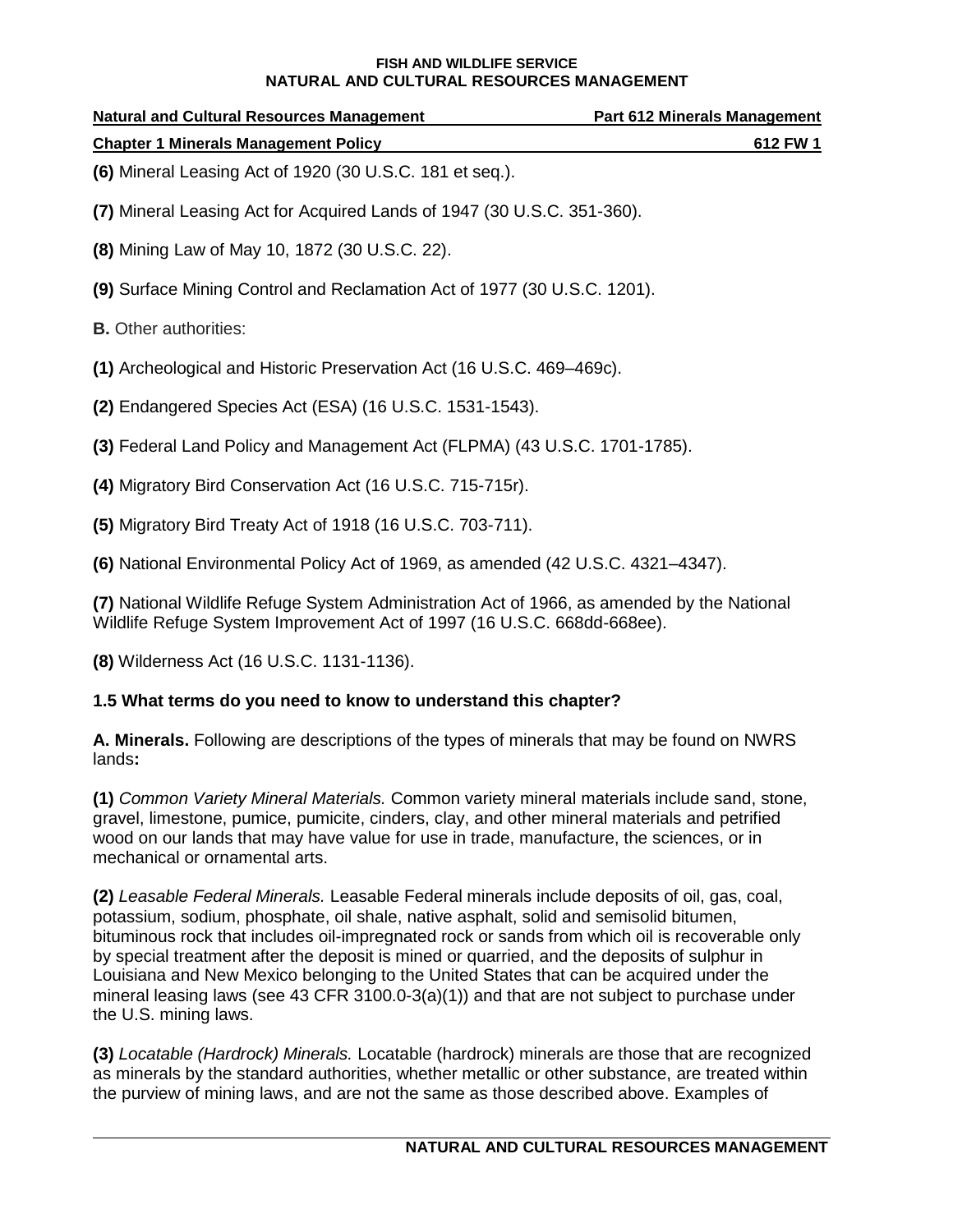| <b>Natural and Cultural Resources Management</b>                                         | <b>Part 612 Minerals Management</b> |
|------------------------------------------------------------------------------------------|-------------------------------------|
| <b>Chapter 1 Minerals Management Policy</b>                                              | 612 FW 1                            |
| looptable (bordrook) minerale are gald oilver uranium lood zine and foldener (eee 12 CED |                                     |

locatable (hardrock) minerals are gold, silver, uranium, lead, zinc, and feldspar (see 43 CFR 3500).

**(4)** *Gas.* Gas means any fluid, either combustible or noncombustible, that is produced in a natural state from the earth and that maintains a gaseous or rarefied state at ordinary temperature and pressure conditions.

**(5)** *Oil.* Oil means any viscous combustible liquid hydrocarbon or solid hydrocarbon substance that occurs naturally in the earth and is liquid when warmed.

**B. Mineral Estate.** A mineral estate is defined as the minerals underlying the surface of a tract of land. Under express agreement, a landowner may sell the title to the surface estate and retain the mineral estate underlying the property, sell the mineral estate and retain title to the surface estate, or sell both. The owner of the mineral estate has the right to access and develop that mineral estate.

**C**. **Operator.** An operator is any person or entity, agent, assignee, designee, or lessee exercising or proposing to exercise mineral rights on Service-administered lands or waters.

**D. Operations.** Operations are all existing and proposed functions, work, and activities taking place in connection with the exercise of mineral rights located on Service-administered lands or waters.

**E. Operations Permit**. An operations permit is a permit that the Service issues to authorize an oil and gas operator to conduct oil and gas operations on Service-administered lands or waters.

**F. Rights-of-Way Permit (ROW)**. An ROW is an authorization document that the Regional Director issues that grants access over and across NWRS lands (see 50 CFR 29.21).

**G. Special Use Permit (SUP).** An SUP is a document that the Project Leader issues that authorizes access to NWRS lands for economic, public, and other uses that are not specifically allowed on the lands under general or refuge-specific regulations. It describes the conditions of such access (see 50 CFR 25.41-45). In some cases, the terms of a deed or other instrument of conveyance requires an SUP.

## <span id="page-2-0"></span>**RESPONSIBILITIES**

**1.6 Who in the Service is responsible for managing minerals on NWRS lands?** See Table 1-1.

| Table 1-1: Responsibilities for Managing Minerals on NWRS Lands |                                                                                                                                             |  |
|-----------------------------------------------------------------|---------------------------------------------------------------------------------------------------------------------------------------------|--|
| These employees                                                 | Are responsible for                                                                                                                         |  |
| A. The Director                                                 | Approving or declining to approve national policy on<br>procedures governing all uses of the NWRS, including<br>minerals management policy. |  |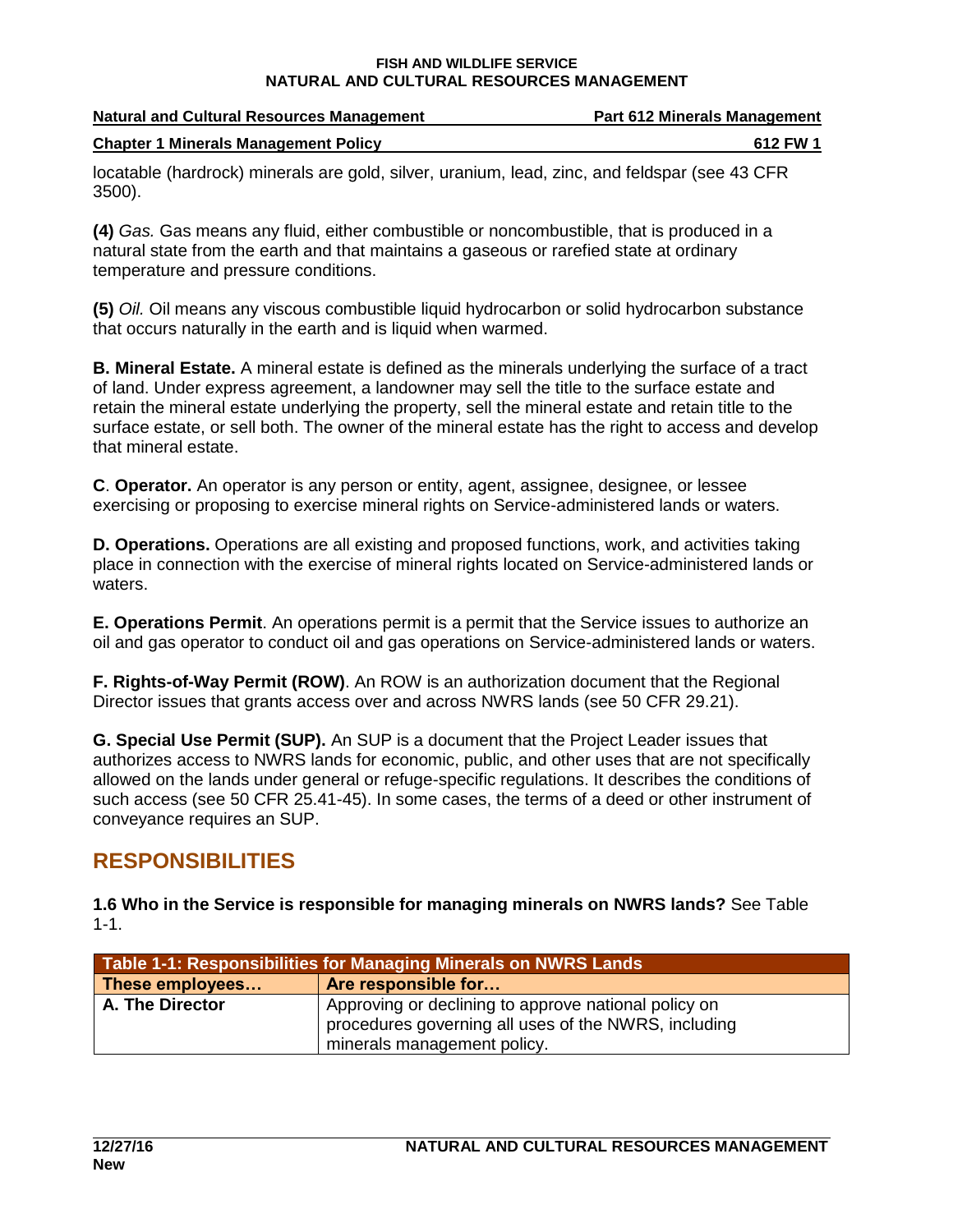**Natural and Cultural Resources Management Communisty Communisty Part 612 Minerals Management Chapter 1 Minerals Management Policy 612 FW 1 Table 1-1: Responsibilities for Managing Minerals on NWRS Lands These employees… Are responsible for… B. Regional Directors (1)** When Project Leaders refuse a permit request, reviewing and making decisions on any appeals that are filed in accordance with 50 CFR 25.45 (refuge permits); and **(2)** Ensuring that Project Leaders adhere to law and policy when making decisions concerning minerals management activities. **C. Chief - NWRS Overseeing the minerals management program. D. Refuge Headquarters Energy Team (1)** Developing policy and guidance on minerals to ensure consistency across the NWRS; **(2)** Maintaining national level datasets on oil and gas wells, pipelines, and spill events; **(3)** Determining and interpreting, with the assistance of the Office of the Solicitor, Federal and State laws, policies, and standards for the protection of Service land and resources from impacts associated with the exercise of mineral rights; and **(4)** Providing technical assistance with individual projects, as needed. **E. Regional Oil & Gas Coordinators (are located in the NWRS program)** Coordinating with the field offices, other Regional personnel, and Headquarters NWRS staff to ensure the consistent administration of laws, regulations, and policies for minerals management. **F. Regional Divisions of Realty (1)** Determining, in consultation with the Office of the Solicitor, as appropriate, if an operator's demonstration of mineral rights is sufficient and whether there are any limitations on the Service's regulatory authority for the exercise of reserved/excepted rights contained in the deed or instrument of conveyance; and **(2)** Ensuring that all future acquisitions with the potential for mineral development contain a reference in the deed that informs all parties of the intent of the Service to reasonably regulate such reserved mineral interests to the extent necessary to protect refuge resources and uses, including existing regulations at 50 CFR Part 29, Subparts C and D, and any successor regulations. **G. Project Leaders (1)** Administering all mineral activities on the lands for which they are responsible in compliance with applicable laws, policies, and guidance;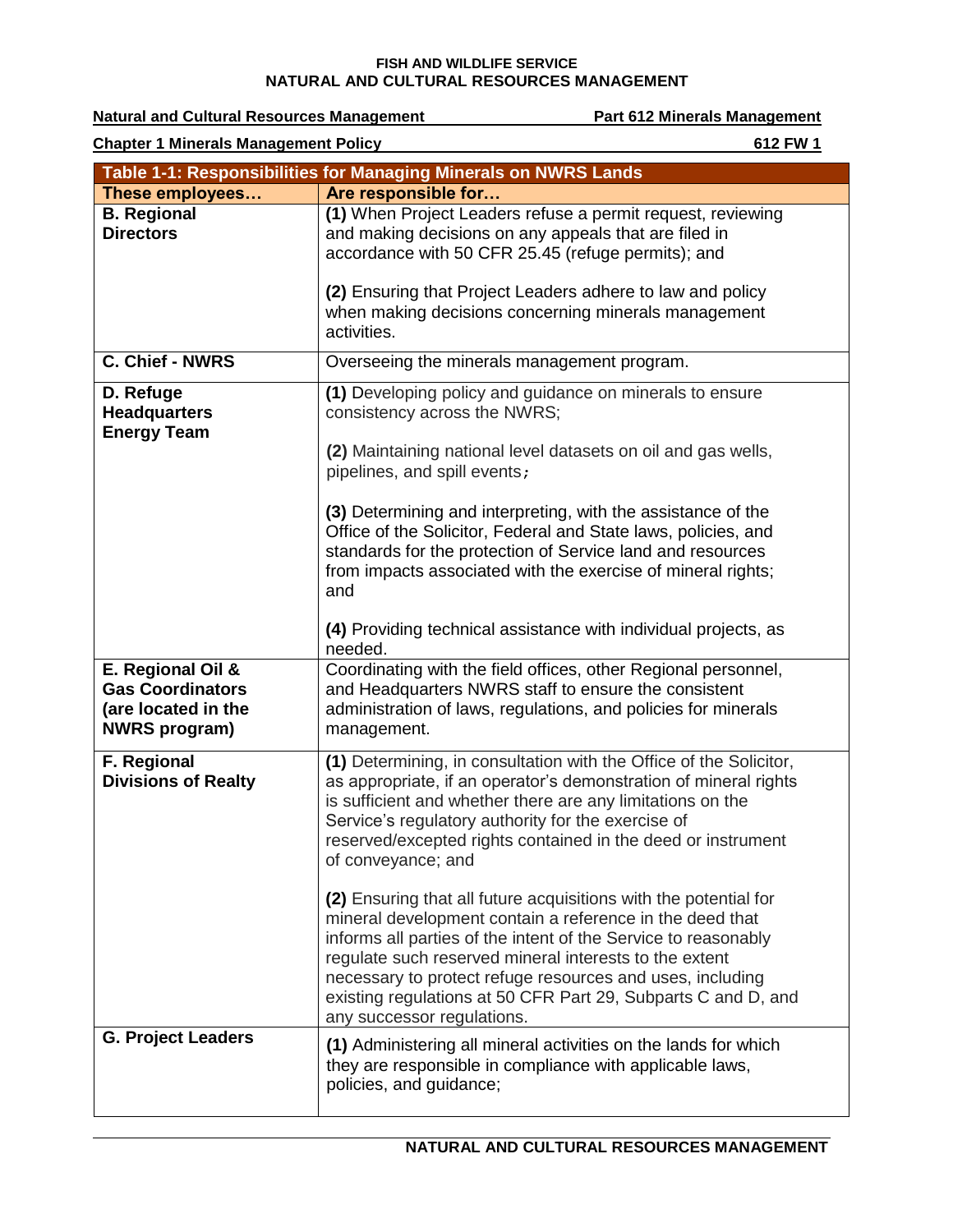| <b>Natural and Cultural Resources Management</b>                |                                                                                                                                                                                         | Part 612 Minerals Management |
|-----------------------------------------------------------------|-----------------------------------------------------------------------------------------------------------------------------------------------------------------------------------------|------------------------------|
| <b>Chapter 1 Minerals Management Policy</b>                     |                                                                                                                                                                                         | 612 FW 1                     |
| Table 1-1: Responsibilities for Managing Minerals on NWRS Lands |                                                                                                                                                                                         |                              |
| These employees                                                 | Are responsible for                                                                                                                                                                     |                              |
|                                                                 | (2) Protecting NWRS lands from unnecessary damage<br>resulting from mineral activities;                                                                                                 |                              |
|                                                                 | (3) Coordinating with the Regional Division of Realty to ensure<br>that operators have demonstrated a valid existing right to<br>minerals underneath NWRS lands before allowing access; |                              |
|                                                                 | (4) Reviewing any permit applications that an operator submits<br>to determine whether to approve a permit authorizing access<br>on NWRS lands for mineral extraction and development;  |                              |
|                                                                 | (5) Ensuring operators avoid or minimize impacts to refuge<br>resources and uses;                                                                                                       |                              |
|                                                                 | (6) Ensuring that refuge staff do not take any actions that<br>could result in an illegal taking of private property;                                                                   |                              |
|                                                                 | (7) Monitoring an operator's compliance with the SUP,<br>operations permit, or ROW; and                                                                                                 |                              |
|                                                                 | (8) Ensuring operators remove equipment and structures when<br>they are no longer in use and restore surface resources<br>according to the plan or permit after activities end.         |                              |

# <span id="page-4-0"></span>**EXTRACTION OR DEVELOPMENT**

**1.7 When does the Service allow the extraction or development of minerals on NWRS lands?** The Service only allows the extraction or development of minerals on NWRS lands if there is a *valid existing right* to engage in such activities. This right can come in different forms, depending on the type of minerals, and we briefly describe each situation below.

### **A. Leasable Federal Minerals.**

**(1)** Extracting or developing leasable Federal minerals on NWRS lands, with the limited exception for oil and gas described in section 1.7A(2) below, is not allowed.

**(2)** Leasing of Federal minerals is generally prohibited. Leasing of Federal oil and gas is only allowed if there is drainage of Federal oil and gas by adjacent development. The Bureau of Land Management (BLM) conducts the leasing in this situation, but it can only occur with the approval of the Secretary of the Interior, and with the Service's concurrence as to the time, place, and nature of those operations (see 43 CFR 3101.5-1).

**B. Non-Federal Oil and Gas Outside of Alaska.** When the United States does not own the mineral estate underlying NWRS lands, the owner of the non-Federal oil and gas has the right to sell, lease, explore for, access, and produce the oil and gas underneath the lands. Regulations at 50 CFR Part 29 Subpart D govern the exercise of non-Federal rights on Service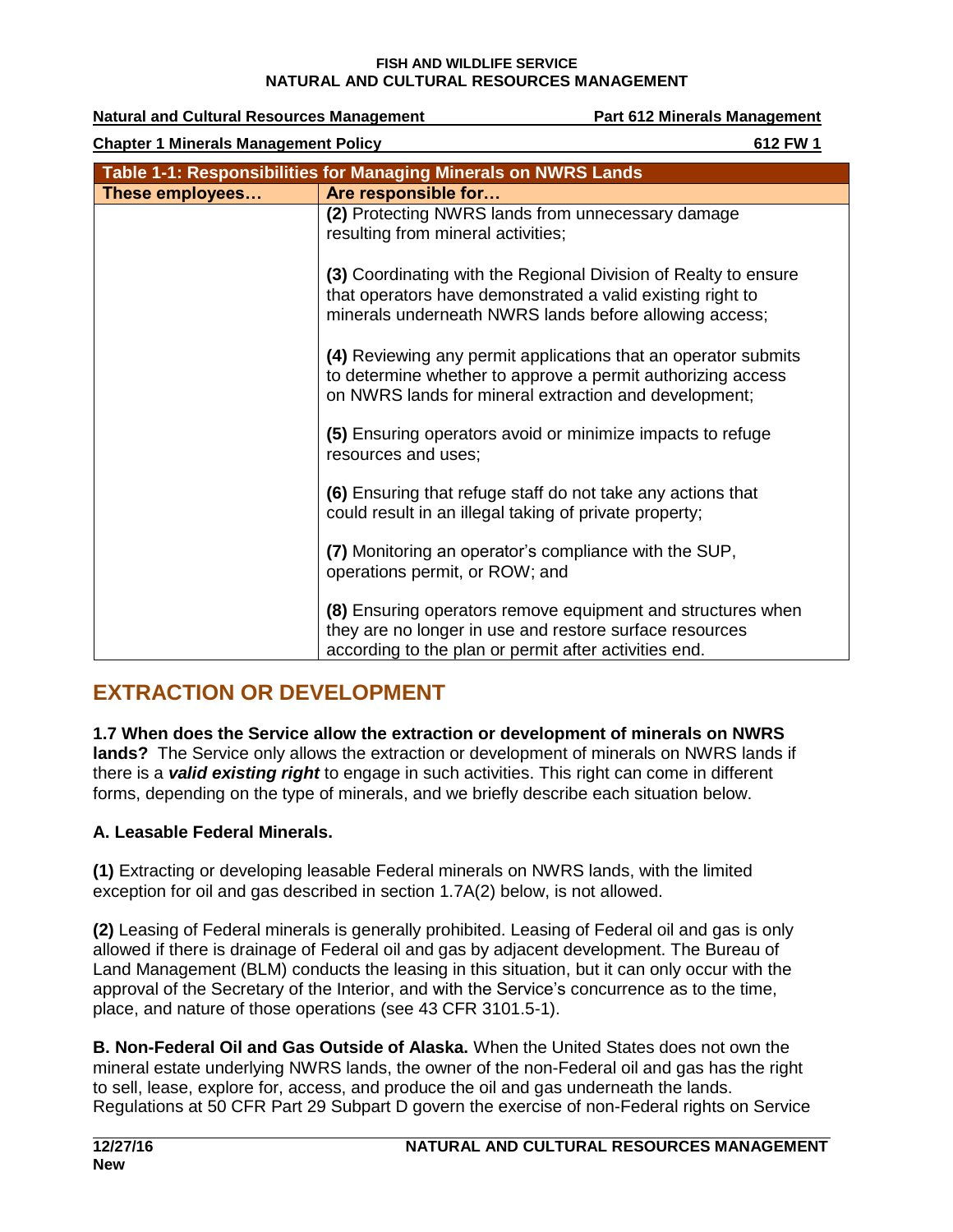| <b>Natural and Cultural Resources Management</b> | <b>Part 612 Minerals Management</b> |
|--------------------------------------------------|-------------------------------------|
| <b>Chapter 1 Minerals Management Policy</b>      | 612 FW 1                            |

lands outside of Alaska. Regulations at 50 CFR 29.40 go on to state that operators exercising non-Federal oil and gas rights within the NWRS and outside of Alaska must use technologically feasible, least damaging methods to:

**(1)** Protect Service-administered lands, waters, and resources;

**(2)** Protect wildlife-dependent recreational uses and experiences and visitor or employee health and safety; and

**(3)** Conserve NWRS lands for the benefit of present and future generations of Americans.

**C. Locatable (Hardrock) Minerals**. On most refuges the locatable (hardrock) minerals have been withdrawn from mining. However, if the locatable (hardrock) minerals have not been withdrawn, then they may be prospected for, mined, and removed under the general mining laws. The owner of a valid mining claim has a right to occupy the surface and remove and dispose of these minerals. The Service should work with BLM, the agency responsible for conducting formal mineral examinations, to verify that a valid mining claim exists.

**(1)** The objectives of managing mining activities on NWRS lands are to:

**(a)** Protect wildlife populations, habitat, archeological resources, and natural landscapes;

**(b)** Integrate any development and use of valid mineral rights with the proper use, conservation, and administration of wildlife resources on NWRS lands by minimizing, to the fullest extent possible, disturbance or damage caused by mining activities;

**(c)** Ensure reclamation of all mined lands to restore their productivity and usefulness in sustaining wildlife; and

**(d)** Prevent illegal mining activities or operations on NWRS lands.

**(2)** The Project Leaders are to seek an SUP that describes conditions for access, minimizes impacts, and administers full restoration efforts. Access to a valid mining claim should avoid or minimize impacts to refuge resources and uses.

**D. Common Variety Minerals**. If not specifically reserved in a deed, ownership of common variety minerals is generally associated with the surface estate. Therefore, common variety minerals in the NWRS are usually owned by the United States, and their extraction is generally not allowed. However, if the right to common variety minerals has been reserved, the owner of that right can sell, lease, explore for, access, and produce these minerals, but should operate to minimize or avoid impacts to refuge resources and uses as described in 50 CFR 29.32. The Project Leaders are to seek an SUP that describes conditions for access, minimizes impacts, and administers full restoration efforts.

**(1)** Operators must conduct all exploration, development, and production operations in a way that prevents damage, erosion, pollution, or contamination to the lands, waters, facilities, and vegetation of the area and without interfering with the operation of the refuge or disturbance to its wildlife to the greatest extent practicable.